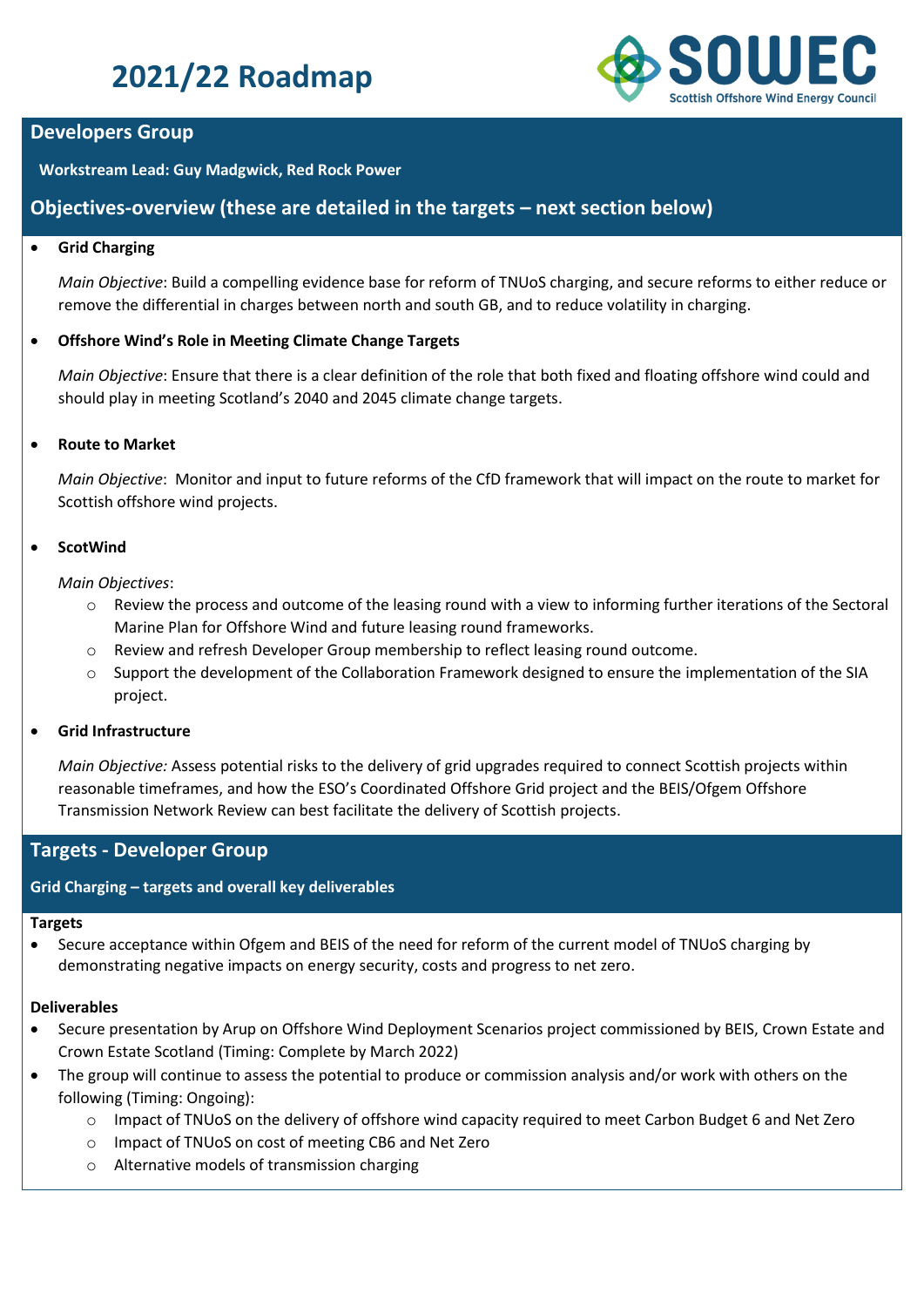# **2021/22 Roadmap**



### **How contribute to SOWEC Strategic Goals?**

This will contribute to SOWEC's strategic goals by reducing the LCOE of offshore wind projects in Scotland and ensuring a more level playing field in terms of competition across GB for Contracts for Difference.

### **Offshore Wind's Role in Meeting Climate Change Targets – targets & overall key deliverables**

#### **Targets**

• To ensure that there is a clear vision for the role that fixed and floating offshore wind can each play in meeting Scotland's 2032 and 2045 climate change targets

#### **Deliverables**

- Request presentation from relevant Scottish Government on the development of the Energy Strategy Electricity and the 'contribution that renewable electricity generation is likely to have to (sic) achieving our Net Zero target'
- Assess the role presented for offshore wind and make representation if unclear or not sufficiently ambitious. (Timing: complete by March 2022)

#### **How contribute to SOWEC Strategic Goals?**

• This is one of the key objectives set out in the vision and should inform other fundamental aspects of government policy which will define the future potential growth of the sector, such as leasing and consenting frameworks.

### **Route to Market – targets & overall key deliverables**

#### **Targets**

Monitor and input to future reforms of the CfD framework that will impact on the route to market for Scottish offshore wind projects.

#### **Deliverables**

• Awaiting communication of the likely changes to the CfD framework for AR5 onwards and the outcome for the consultation on the OTNR Enduring Regime (Timing: Not yet clear)

#### **How contribute to SOWEC Strategic Goals?**

• Ensure that there is a suitable route to market for Scottish projects, including floating projects

# **ScotWind – targets & overall key deliverables**

#### **Targets**

- Review the process and outcome of the leasing round with a view to informing further iterations of the Sectoral Marine Plan for Offshore Wind and future leasing round frameworks (Timing: 28 February 2022)
- Review and refresh group membership in light of successful bidders (Timing: March 2022)
- Development of Collaboration Framework to facilitate collaboration across future offshore wind projects in order to maximise Scottish supply chain growth (Timing: January 2022)

#### **Deliverables**

- Communication of Developer Group position on further iterations of the Sectoral Marine Plan for Offshore Wind and future leasing round frameworks (Target: 28 February 2022)
- Refresh of group membership to reflect the outcomes of ScotWind (Target: 31 March 2022)

#### **How contribute to the SOWEC Strategic Goals?**

• Future leasing rounds are essential to the continued growth of the sector